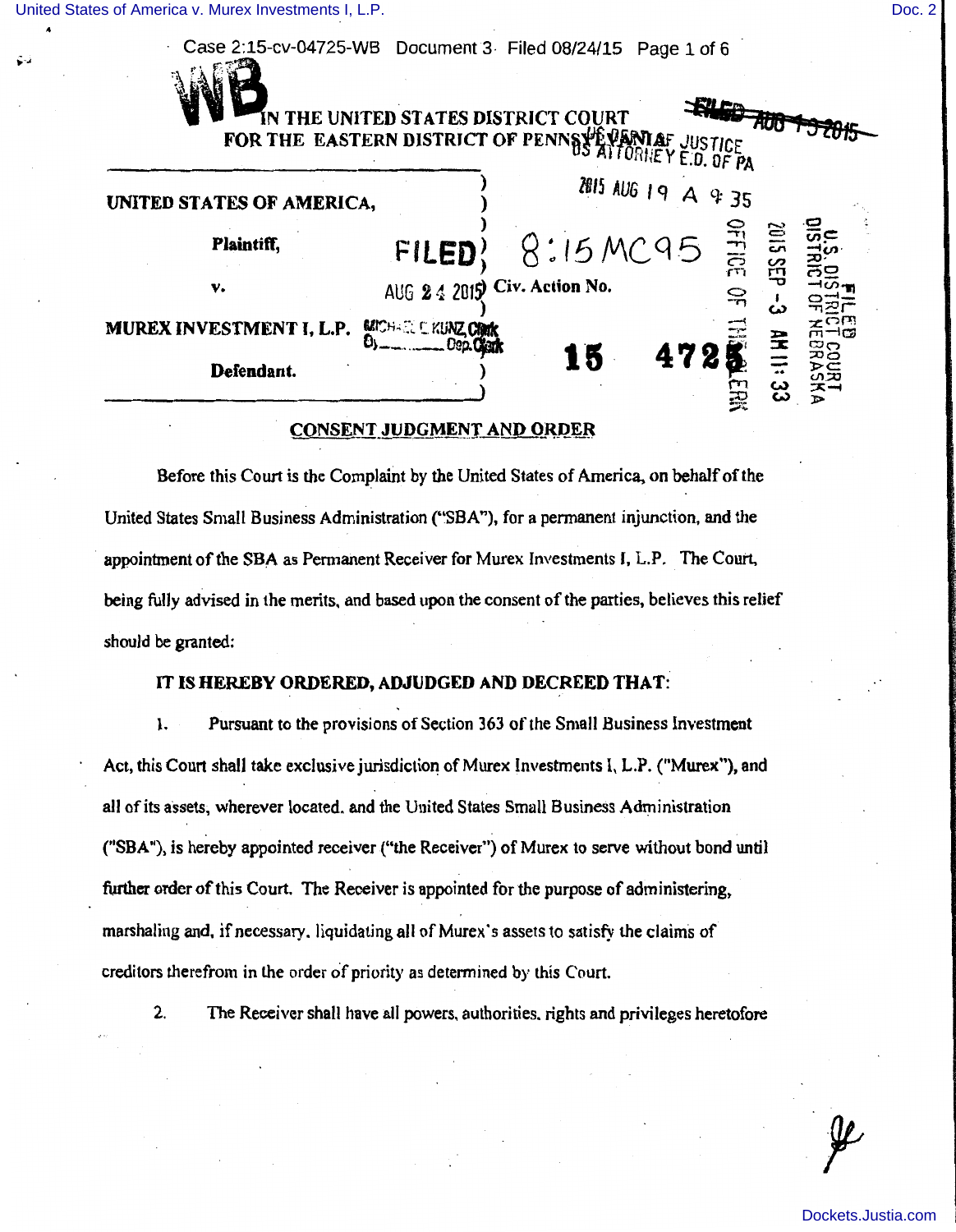possessed by the managers. and officers of Murex under applicable state and federal Jaw and by the Partnership Agreement of said partnership, in addition to all powers and authority conferred upon the Receiver by the provisions of Section 363 of the Small Business Investment Act 15 U.S.C. §687c. The general partner, managers, employees and agents of Murex are hereby divested of all authority to act on behalf of Murex. Such persons shall have no authority with respect to Murex's operations or assets, except as may hereafter be expressly granted by the Receiver. The Receiver shall assume and control the operation of Murex and shall pursue and preserve all of its claims.

3. The past and/or present officers, agents, managers., accountants, attorneys and employees of Murex, as well as all those acting in their place, are hereby ordered and directed to turn over to the Receiver forthwith all books, records. documents. accounts and all other instruments and papers of said partnership and all other assets and property of the company, whether real or personal. Murex shall furnish a written statement within five (5) days after the entry of this Order, listing the identity, location and estimated value of all assets of Murex as well as the names, addresses and amounts of claims of all known creditors of Murex. All persons having control, custody or possession of any assets or property of Murex are hereby directed to tum such property over to the Receiver.

4. The Receiver shall promptly give notice of its appointment to all known general partners, agents, managers, employees, creditors, debtors and agents of Murex. All persons and entities owing any obligations or debts to Murex shall, until further ordered by this Court, pay all such obligations in accordance with the terms thereof to the Receiver, and its receipt for such payments shall have the same force and effect as if Murex had received such payments.

*5.* The Receiver is hereby authorized to open such Receiver's bank accounts, at

2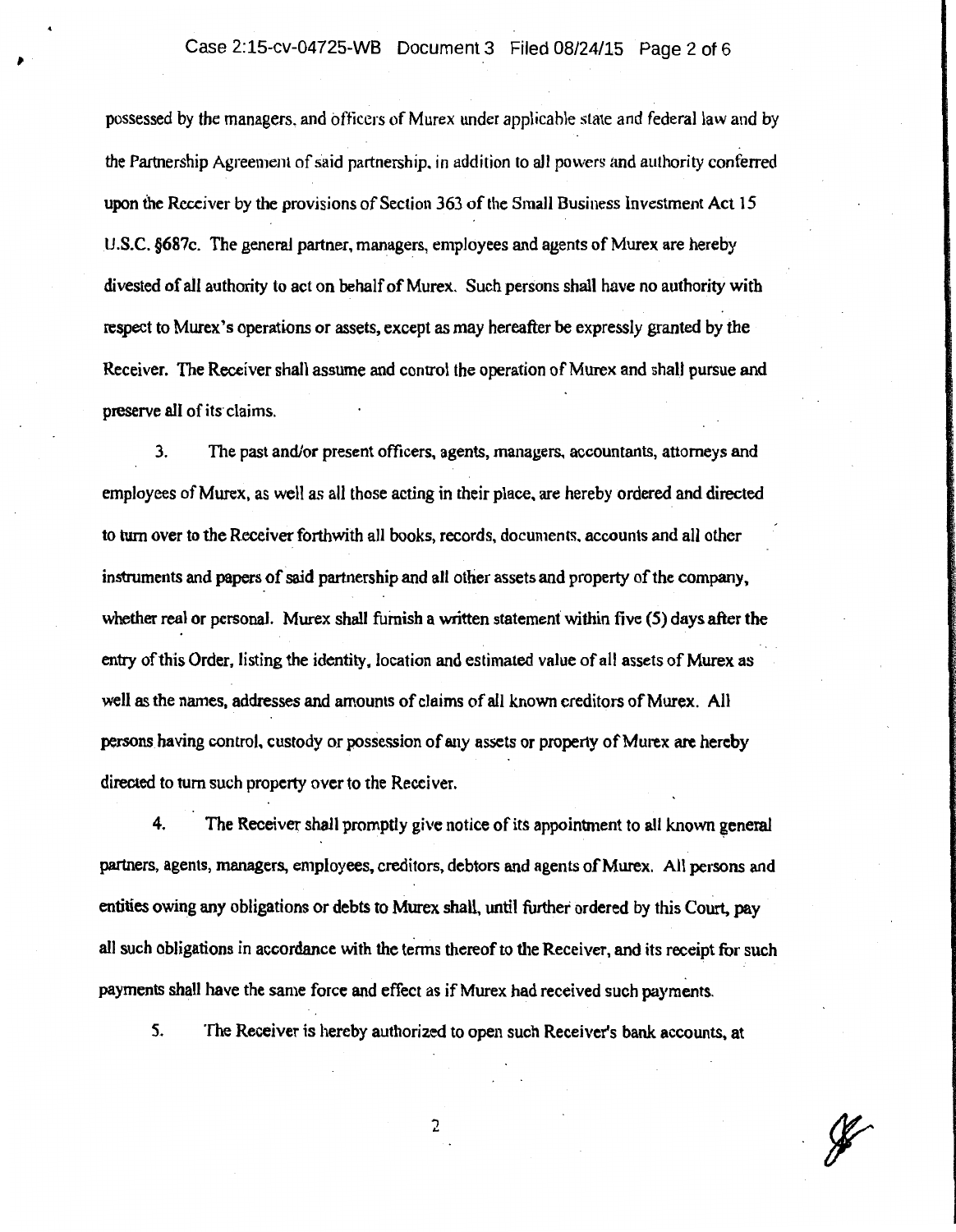## Case 2:15-cv-04725-WB Document 3 Filed 08/24/15 Page 3 of 6

banking or other financial institutions, to extend credit on behalf of Murex, to utilize SBA personnel. and to employ such other personnel as necessary to effectuate the operation of the . . receivership including. but not limited to, attorneys and accountants; and is further authorized to expend receivership funds to compensate such personnel in such amounts and upon such terms as the Receiver shall deem reasonable in light of the usual fees and billing practices and procedures of such personnel. The Receiver is not required to obtain Court approval prior to the disbursement of receivership funds for payments to personnel employed by the Receiver or payments for expenses incidental to administration of the Receivership. Jn addition, the Receiver is authorized to reimburse the SBA or its employees for travel expenses incurred by SBA personnel in the establishment and administration of the receivership. The Receiver may, without further order of this Court, transfer, compromise, or othenvise dispose of any claim or asset, other than real estate, which would result in net proceeds to the Receiver.

6. Mlirex 's past and/or present general partners, agents, managers, employees, and other appropriate persons (including, without limitation, the defendant's portfolio of small business concerns and banks or other financial institutions doing business with defendant and/or defendant's. portfolio of small business concerns) shall answer under oath, pursuant to a Receiver's Notice or Subpoena, to the Receiver, all questions which it may put to them regarding the business of said partnership, or any other matter relevant to the operation or administration of the receivership or the collection of funds due to Murex. In the event that the Receiver deems it necessary to require the appearance of the aforementioned persons, the production of documents, information. or any other form of discovery concerning the assets. property or business assets of Murex or any other matter relevant to the operation or administration of the Receivership or the collection of funds due to Murex, the Receiver shall

3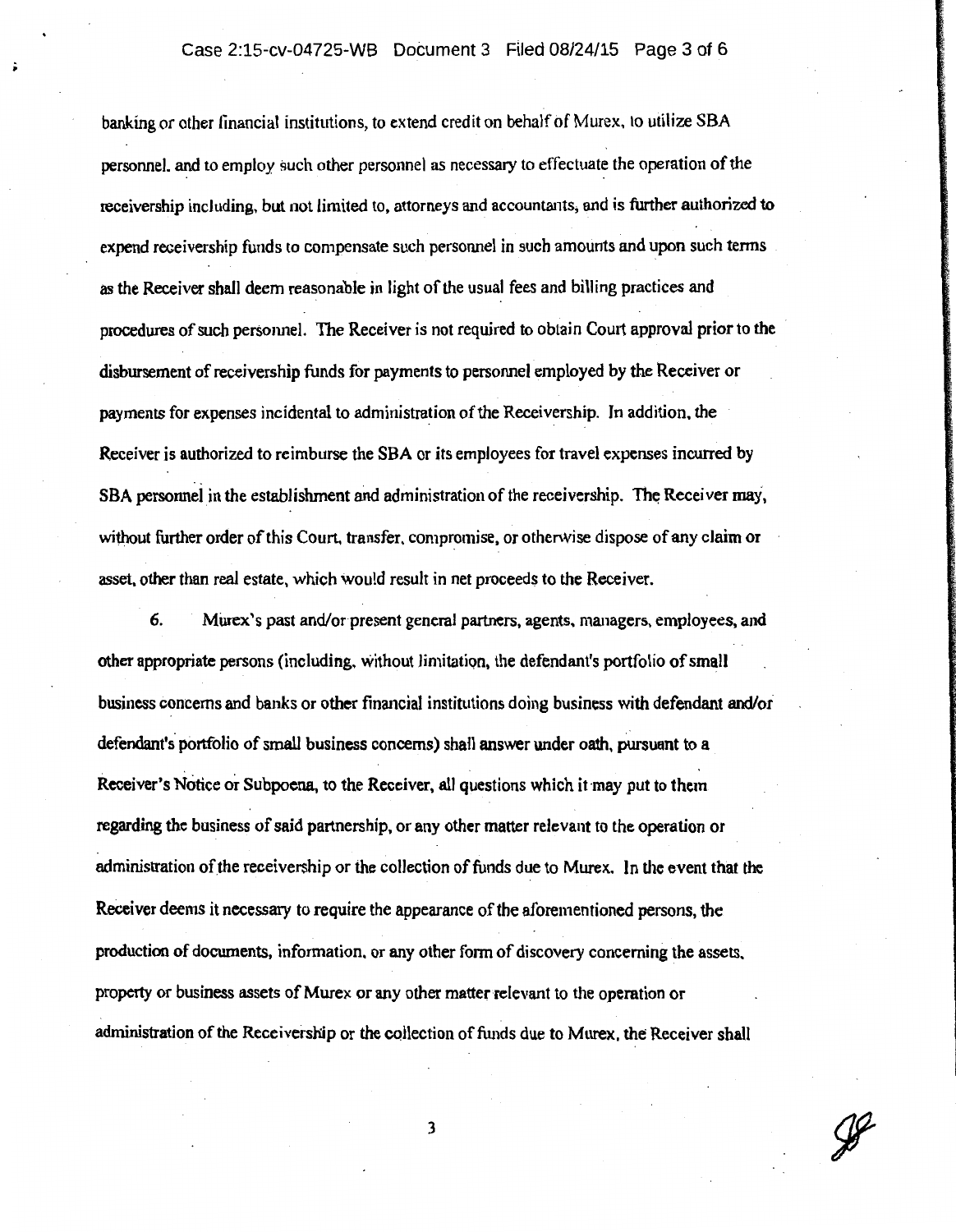#### Case 2:15-cv-04725-WB Document 3 Filed 08/24/15 Page 4 of 6

direct notice for any such appearance by certified mail, and said persons shall appear and give answer to the Receiver, produce documents or submit to any other fonn of discovery in accordance with the Federal Rules of Civil Procedure.

7. The parties or prospective parties to any and all civil legal proceedings wherever located, including, but not limited to arbitration proceedings, bankruptcy or foreclosure actions, default proceedings, or any other proceedings involving (i) Murex (ii) any assets of Murex, (iii) the Receiver for Murex, and (iv) Murex's present or past general partners, to the extent said civil legal proceedings involve any action taken by them while acting in their official capacity for Murex, are eajoined from taking any action, including discovery, commencing or continuing any legal proceeding of any nature without further order of this Court.

8. All civil legal proceedings wherever located, including arbitration proceedings, foreclosure activities, bankruptcy actions, or default proceedings, but excluding the instant proceeding, involving (i) Murex, (ii) any of assets of Murex, (iii) the Receiver for Murex or (iv) Murex's present or past managers to the extent said civil legal proceedings involve any action taken in their official capacity for Murex, are stayed in their entirety, and all Courts having any jurisdiction thereof are enjoined from taking or permitting any action in such proceedings until further Order of this Court.

9. Further, as to a cause of action accrued or accruing in favor of Murex against a third person or party, any applicable statute of limitation is tolled during the period· in which this injunction against commencement of legal proceedings is in effect as to that cause of action.

10. Murex and its past and/or present officers. managers, agents, employees and other persons acting in concert or participation therewith be, and they hereby are, enjoined from

ℛ

4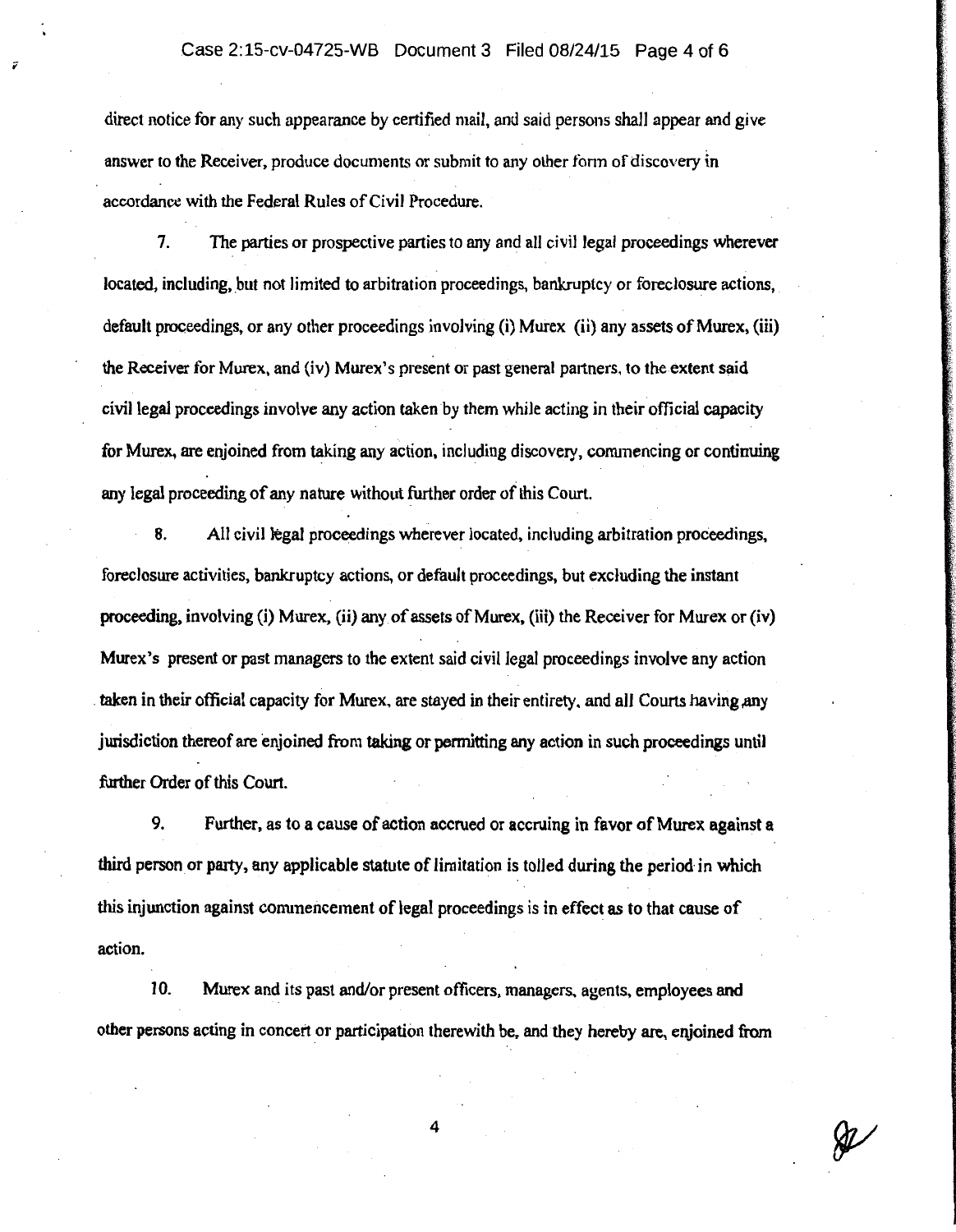### Case 2:15-cv-04725-WB Document 3 Filed 08/24/15 Page 5 of 6

either directly or indirectly taking any actions or causing any such action to be taken which would dissipate the assets and property of Murex to the detriment of the Receiver appointed in this cause, including but not limited to destruction of company records. or which would violate the Small Business Investment Act of 1958, as amended, (the "SBIA"), 15 U.S.C. Section 661 or the regulations promulgated thereunder, (the "Regulations"), 13 C.F.R. § 108.10 et seq.

11. The Receiver is authorized to borrow on behalf of Murex. from the SBA, up to \$1,000,000, and is authorized to cause Murex to issue Receiver's Certificates of Indebtedness in the principal amounts of the sums borrowed, which certificates will bear interest at or about 10 percent per annum and will have a maturity date no later than 18 months after the date of issue. Said Receiver's Certificates of Indebtedness shall have priority over all other debts and obligations of Murex, excluding administrative expenses of the Receivership, whether presently existing or hereinafter incurred, including without limitation any claims of partners of Murex.

12. This Court determines and adjudicates that Murex has violated the SBIA and the Regulations, as alleged in the Complaint filed in this matter.

13. The United States Small Business Administration is further entitled to a judgment against Murex in the total sum of \$2,588,850.54, consisting of \$2,582,703.93 in principal plus accrued interest as of June 23, 2015 of \$6,146.61 with a per diem rate of \$384.16 for each day thereafter through the date of entry of this Order (as reduced by previous principal and interest payments received by SBA), plus post judgment interest pursuant to 28 U.S.C. § 1961 as of the date of entry of this Order.

5

₩